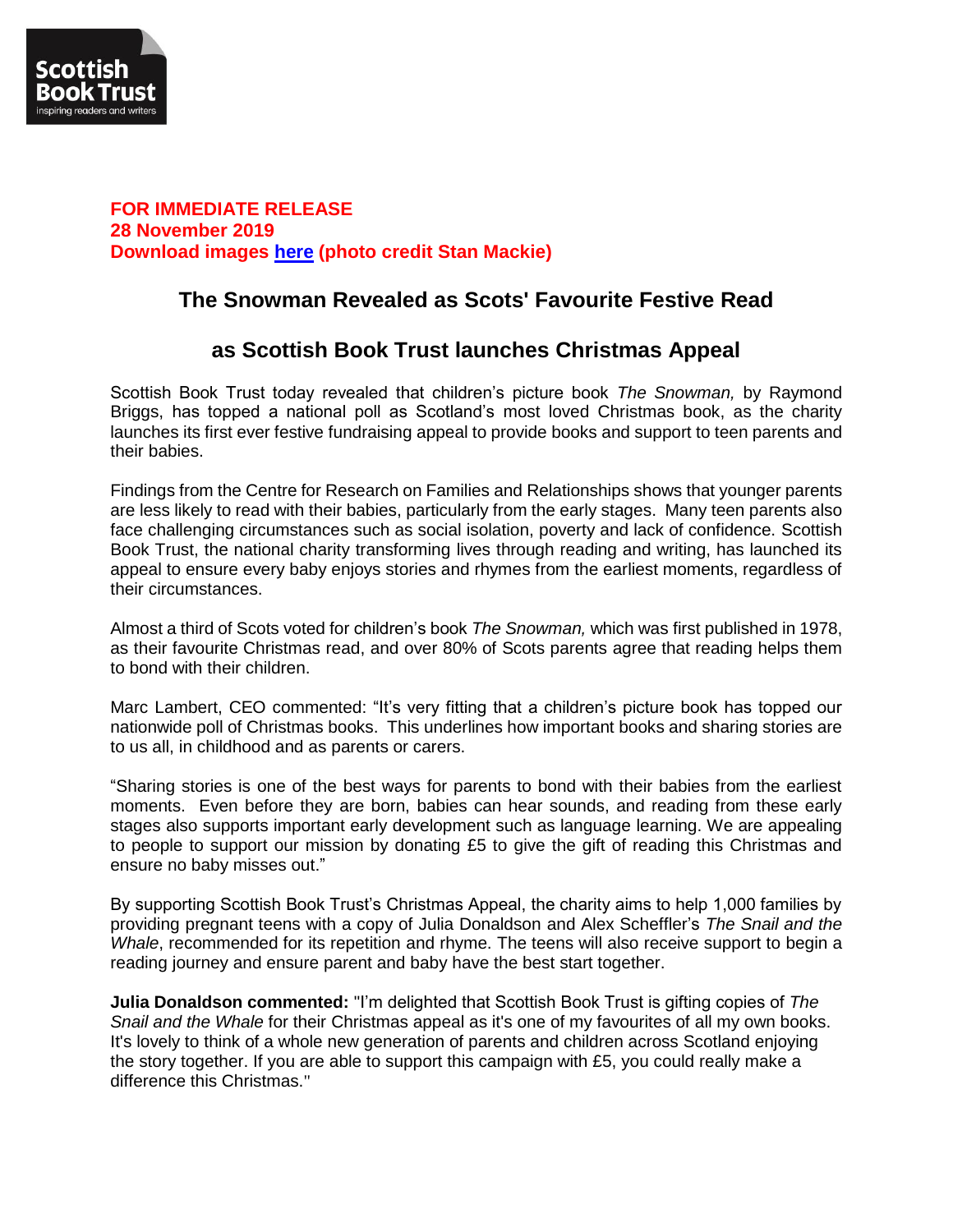

The Christmas Appeal follows a successful pilot in Tayside, Glasgow, South-East Edinburgh and the Lothians. Scottish Book Trust now wants to roll the scheme out nationwide, to all teen parents in Scotland.

Donate £5 today to gift a baby and young parent their first book to share. A gift certificate is also available if you wish to share your donation as a Christmas gift for a loved one.

For further information, please visit<https://scottishbooktrust.com/ChristmasAppeal>

### **Notes to Editors**

For all press queries, please contact:

PR & Marketing Manager Keara Donnachie: [keara.donnachie@scottishbooktrust.com](mailto:keara.donnachie@scottishbooktrust.com) or 0131 524 0184

Media Officer Daisy Bartlett: [daisy.bartlett@scottishbooktrust.com](mailto:daisy.bartlett@scottishbooktrust.com) or 0131 524 0160

Research from *[Evaluating the impact of Bookbug Bags and Sessions in Scotland](https://www.scottishbooktrust.com/reading-and-stories/bookbug/bookbug-evaluation)*, conducted by the Centre for Research on Families and Relationships (2015-17, p.37).

Scottish Book Trust commissioned a survey of 1,000 Scots, including 500 parents of children aged 12 or under, led by Censuswide (July 2019) as part of their 21<sup>st</sup> anniversary campaign.

29.8% of respondents chose *The Snowman* as their favourite Christmas book.

Pilots were conducted in Tayside and Glasgow with Family Nurse Partnership teams, and in Edinburgh and the Lothians with midwives and Third Sector organisations.

More information about the campaign can be found [here.](https://www.dropbox.com/sh/mqr3h0tk5871rku/AAD8zxSCNYsQriCH1TSLqhx0a?dl=0)

### **Scottish Book Trust**

Scottish Book Trust is a national charity changing lives through reading and writing. We inspire and support the people of Scotland to read and write for pleasure through programmes and outreach work that include:

- Gifting books to every child in Scotland to ensure families of all backgrounds can share the joy of books at home.
- Working with teachers to inspire children to develop a love of reading, creating innovative classroom activities, book awards and author events.
- Supporting Scotland's diverse writing community with our training, awards and writing opportunities.